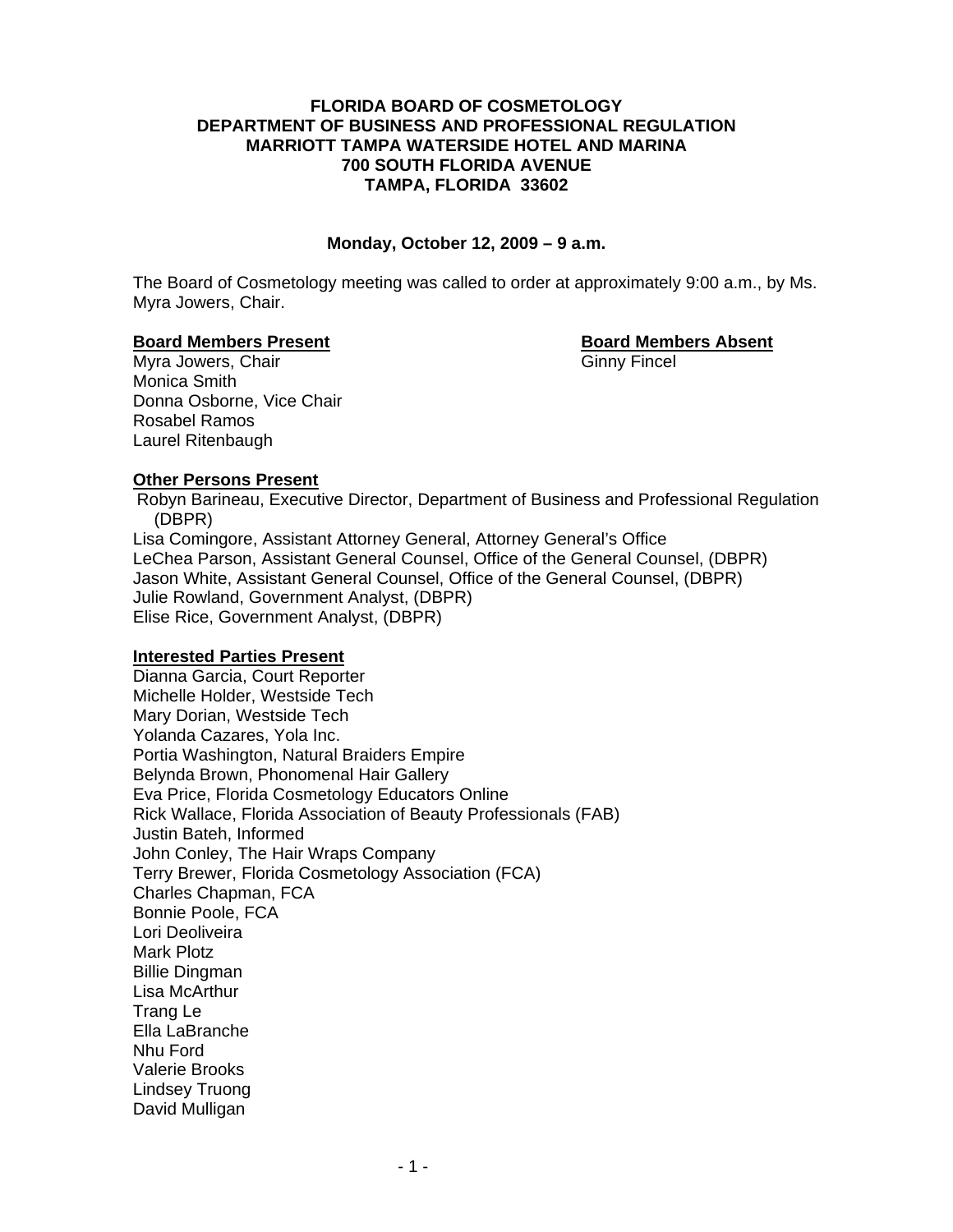The meeting was opened with a roll call and a quorum was established. Chair Jowers excused Ms. Ginny Fincel's absence from the meeting.

# **Disciplinary Matters**

# **Informal Hearings**

Regarding Case No. 2008.053594 against TQ Nails & Spa, Inc., of Hudson, Ms. LeChea Parson, Assistant General Counsel, informed the board that the Respondent had elected an informal hearing in the matter. Ms. Lindsey Truong was present for the meeting and was sworn in by the Court Reporter. Ms. Parson presented the department's case in this matter and suggested assessing a fine of \$500 and costs of \$315.71. Ms. Laurel Ritenbaugh moved that the board find the Respondent was properly served with the Administrative Complaint, that there was competent and substantial evidence to support the allegations as set forth in the Administrative Complaint and impose a fine of \$500 and costs of \$315.71 to be paid over a period of six months, with the first payment of \$315.71 due within 30 days of the final order and five monthly payments of \$100 each, plus six months stayed suspension against the Respondent's cosmetology salon license CE9964836. In the event the Respondent fails to comply with the terms of the final order, the stay shall be lifted and the Respondent's cosmetology salon license will be suspended. Ms.Donna Osborne seconded the motion and the motion passed unanimously.

Regarding Case No. 2009.012066 against Dynasty Hair Design of Kissimmee, Ms. Parson informed the board that the Respondent had elected an informal hearing in the matter. The Respondent was not present for the meeting. Ms. Parson presented the department's case in this matter and suggested assessing a fine of \$500 and costs of \$109.06. Ms. Osborne moved that the board find the Respondent was properly served with the Administrative Complaint, that there was competent and substantial evidence to support the allegations as set forth in the Administrative Complaint and impose a fine of \$500 and costs of \$109.06, plus six months stayed suspension against the Respondent's cosmetology salon license CE9970688. In the event the Respondent fails to comply with the terms of the final order, the stay shall be lifted and the Respondent's cosmetology salon license will be suspended. Ms. Ritenbaugh seconded the motion and the motion passed unanimously.

Regarding Case Nos. 2008.064292 and 2009.001619 against Ms. Tanya Crawford of St. Petersburg, Ms. Parson informed the board that the Respondent had elected an informal hearing in the matter. The Respondent was not present for the meeting. Ms. Parson presented the department's case in this matter and suggested assessing a fine of \$500 and costs of \$313.36. Ms. Osborne moved that the board find the Respondent was properly served with the Administrative Complaint, that there was competent and substantial evidence to support the allegations as set forth in the Administrative Complaint and impose a fine of \$500 and costs of \$313.36, plus six months stayed suspension against the Respondent's cosmetology salon license CE9974810. In the event the Respondent fails to comply with the terms of the final order, the stay shall be lifted and the Respondent's cosmetology salon license will be suspended. Ms. Ritenbaugh seconded the motion and the motion passed unanimously.

Regarding Case Nos. 2008.058006 and 2008.058003 against Mr. Kevin Quang Quach and Nail Art of Vero Beach, Ms. Parson informed the board that the Respondent had elected an informal hearing in the matter. The Respondent was not present for the meeting. Ms. Parson presented the department's case in this matter and suggested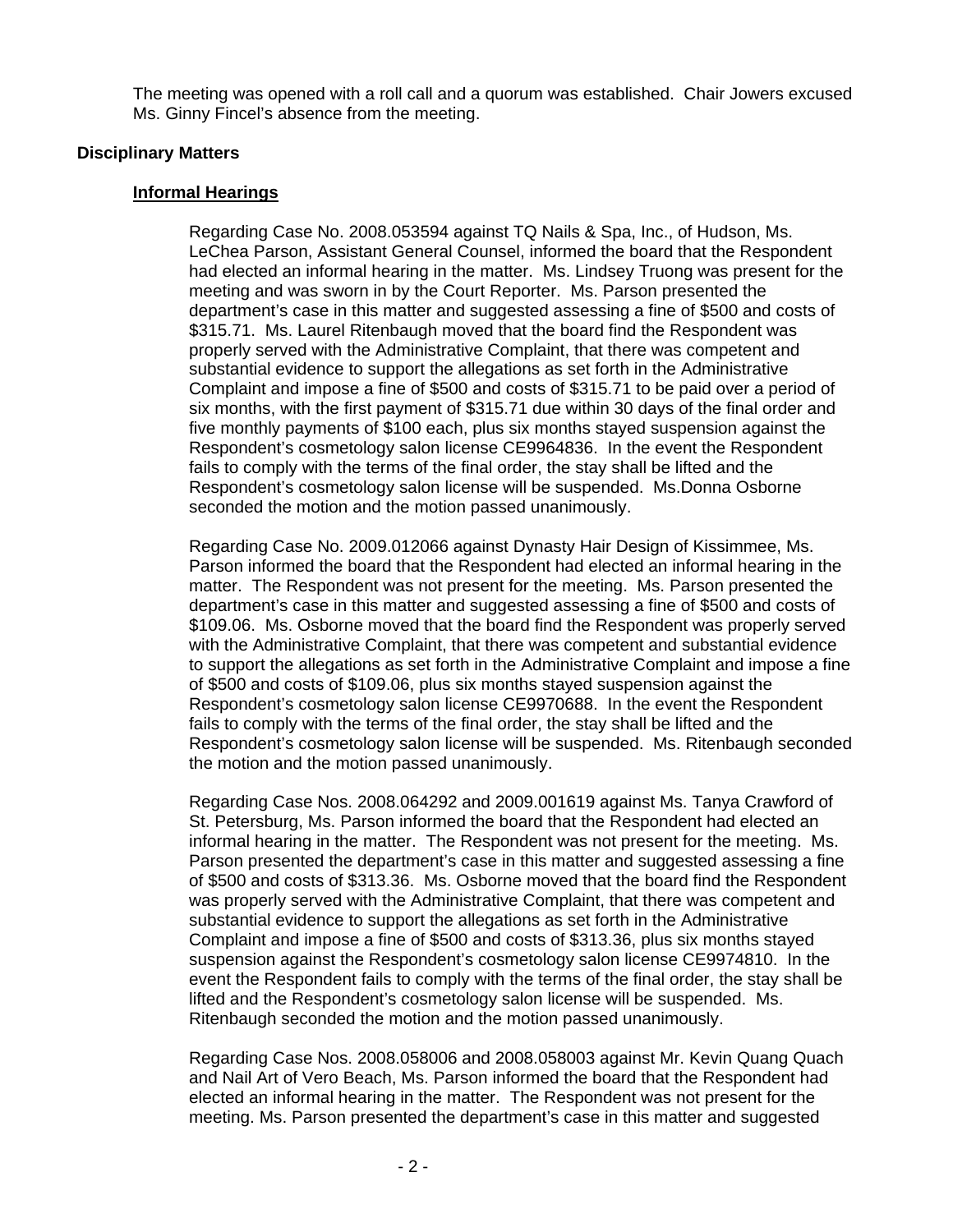assessing a fine of \$650 and costs of \$218.59. Ms. Osborne moved that the board find the Respondent was properly served with the Administrative Complaint, that there was competent and substantial evidence to support the allegations as set forth in the Administrative Complaint and impose a fine of \$650 and costs of \$218.59, plus six months stayed suspension against the Respondent's cosmetology salon license CE9960886 and nail specialist license FV555677. In the event the Respondent fails to comply with the terms of the final order, the stay shall be lifted and the Respondent's cosmetology salon license and nail specialist license will be suspended. Ms. Ritenbaugh seconded the motion and the motion passed unanimously.

Regarding Case No. 2008.056041 against Salon Express of Lauderdale Lakes, Ms. Parson informed the board that the Respondent had elected an informal hearing in the matter. The Respondent was not present for the meeting. Ms. Parson presented the department's case in this matter and suggested assessing a fine of \$1,000 and costs of \$27.98, plus revocation of the Respondent's cosmetology salon license CE9970688, based on the history of non-compliance. Ms. Osborne moved that the board find the Respondent was properly served with the Administrative Complaint, that there was competent and substantial evidence to support the allegations as set forth in the Administrative Complaint and impose a fine of \$1,000 and costs of \$27.98, plus revocation of the Respondent's cosmetology salon license, CE9970688. Ms. Ritenbaugh seconded the motion and the motion passed unanimously.

Regarding Case No. 2009.012539 against Wick City Cutz and Braids of Clearwater, Ms. Parson informed the board that the Respondent had elected an informal hearing in the matter. The Respondent was not present for the meeting. Ms. Parson presented the department's case in this matter and suggested assessing a fine of \$500 and costs of \$116.29. Ms. Osborne moved that the board find the Respondent was properly served with the Administrative Complaint, that there was competent and substantial evidence to support the allegations as set forth in the Administrative Complaint and impose a fine of \$500 and costs of \$116.29, plus six months stayed suspension against the Respondent's cosmetology salon license CE9970688. In the event the Respondent fails to comply with the terms of the final order, the stay shall be lifted and the Respondent's cosmetology salon license will be suspended. Ms. Ritenbaugh seconded the motion and the motion passed unanimously.

Regarding Case No. 2009.006729 against Ms. Constance Strachan of Miami, Ms. Parson informed the board that the Respondent had elected an informal hearing in the matter. The Respondent was not present for the meeting. Ms. Parson presented the department's case in this matter and suggested assessing a fine of \$500 and costs of \$35.81. Ms. Osborne moved that the board find the Respondent was properly served with the Administrative Complaint, that there was competent and substantial evidence to support the allegations as set forth in the Administrative Complaint and impose a fine of \$500 and costs of \$35.81, plus six months stayed suspension against the Respondent's cosmetology license CL0143587. In the event the Respondent fails to comply with the terms of the final order, the stay shall be lifted and the Respondent's cosmetology salon license will be suspended. Ms. Ritenbaugh seconded the motion and the motion passed unanimously.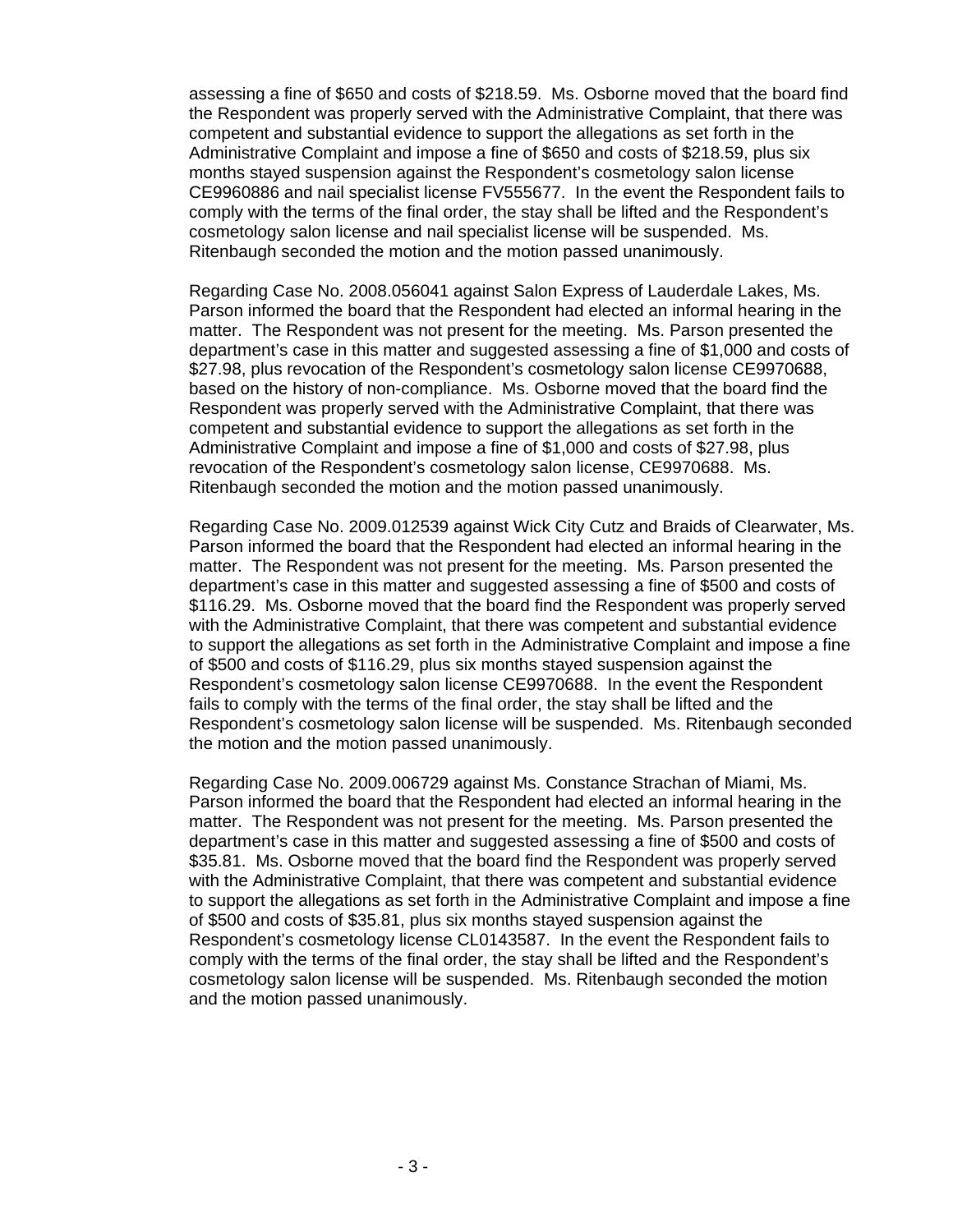# **Motions for Waiver of Rights and Final Order**

Regarding Case Nos. 2008.059863 and 2008.064687 against Hong Kong Nails and Mr. Trang T. Lee of St. Petersburg, Ms. Parson presented the department's case and suggested assessing a fine of \$500 and costs of \$407.62. The Respondent was not present or represented for the meeting. Ms. Monica Smith moved that the board find that the Respondent was properly served with the Administrative Complaint, the Respondent failed to respond within 21 days thereby waiving their right to elect a hearing in the matter, that the board accept the allegations as stated in the Administrative Complaint and adopt them as the findings of fact and conclusions of law of the board and impose a fine of \$500 and costs of \$407.62. Ms. Ritenbaugh seconded the motion and the motion passed unanimously.

Regarding Case Nos. 2008.040567 against VIP Barber Shop of West Palm Beach, Ms. Parson presented the department's case and suggested assessing a fine of \$600 and costs of \$158.22. The Respondent was not present or represented for the meeting. Ms. Parson noted that the Respondent requested a payment plan. Ms. Osborne moved that the board find that the Respondent was properly served with the Administrative Complaint, the Respondent failed to respond within 21 days thereby waiving their right to elect a hearing in the matter, that the board accept the allegations as stated in the Administrative Complaint and adopt them as the findings of fact and conclusions of law of the board and impose a fine of \$600 and costs of \$158.22, to be paid over a period of six months, with the first payment of \$258.22 due within 30 days of the final order and five monthly payments of \$100 each, plus six months stayed suspension against the Respondent's cosmetology salon license CE9974268. In the event the Respondent fails to comply with the terms of the final order, the stay shall be lifted and the Respondent's cosmetology salon license will be suspended. Ms. Smith seconded the motion and the motion passed unanimously.

Regarding Case No. 2007.012409 against Mr. Stephen Lee Rieli of Palm Beach Gardens, Ms. Parson presented the department's case and suggested assessing a fine of \$500 and costs of \$238.86. The Respondent was not present or represented for the meeting. Ms. Ritenbaugh moved that the board find that the Respondent was properly served with the Administrative Complaint, the Respondent failed to respond within 21 days thereby waiving their right to elect a hearing in the matter, that the board accept the allegations as stated in the Administrative Complaint and adopt them as the findings of fact and conclusions of law of the board and impose a fine of \$500 and costs of \$238.86, plus revocation of the Respondent's cosmetology license CL1181496. Ms. Smith seconded the motion and the motion passed unanimously.

Regarding Case No. 2009.011099 against Ms. Melissa Roshanda Jones of Tallahassee, Ms. Parson requested that this disciplinary case be pulled from the agenda to be considered at a later date.

Unless otherwise stated, by appropriate motion the board found that the Respondent was properly served with the Administrative Complaint, the Respondent failed to respond within 21 days thereby waiving their right to elect a hearing in this matter, the board accepted the allegations as stated in the Administrative Complaint and adopted them as findings of the fact and conclusions of law of the board, and imposed the penalties shown below: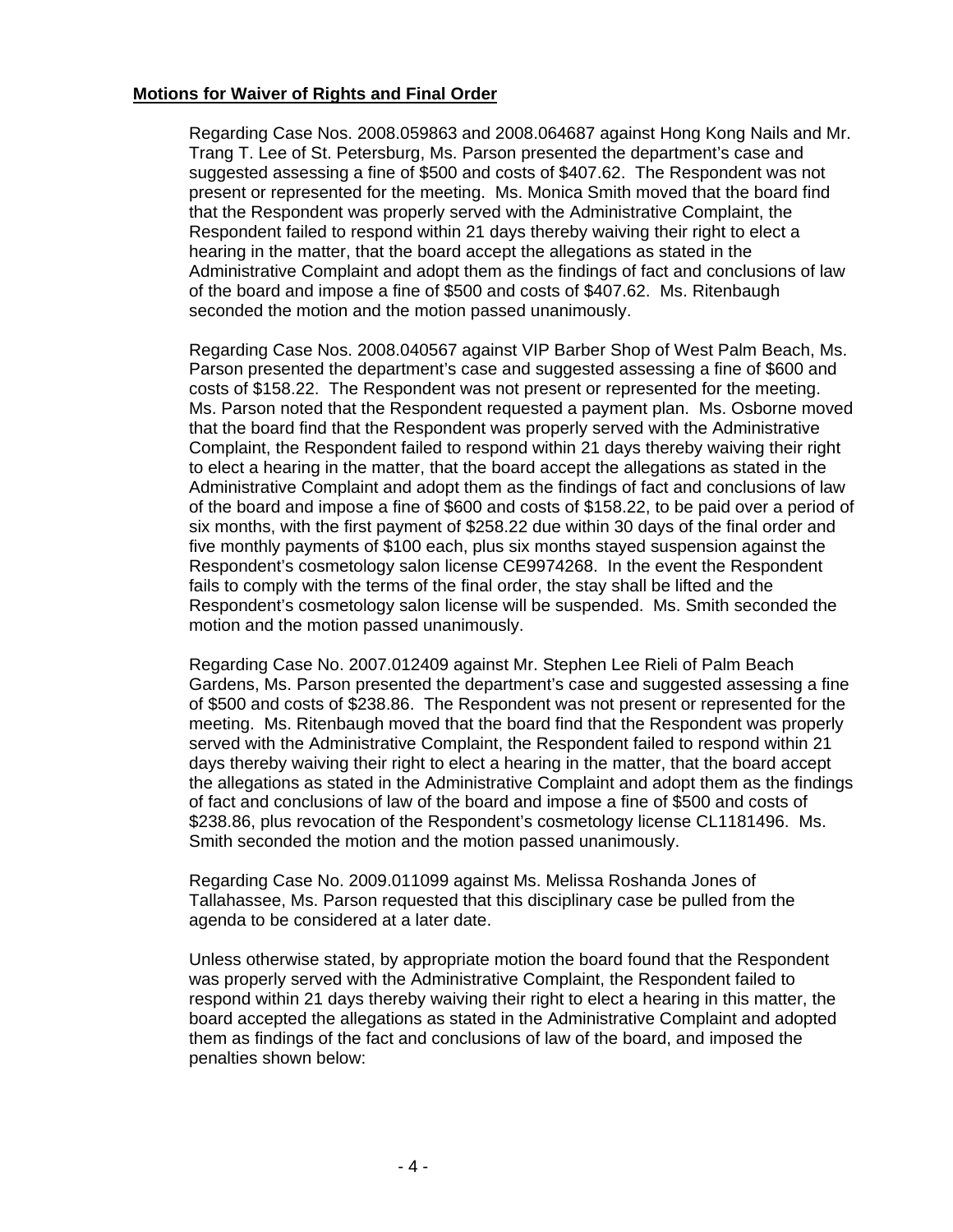- Beauty Café; Sunrise Case No. 2009.005678 \$100 fine and \$228 costs
- Keila Adrover-Ortiz; Orlando Case No. 2009.009041 \$1,000 fine and \$75.42 costs 6 month stayed suspension
- Eva M. Barber; Clearwater Case No. 2009.001421 \$850 fine and \$87.43 costs 6 month stayed suspension
- Happy Nails; Tallahassee Case No. 2008.066242 \$500 fine and \$10.44 costs
- Bich Huyen Thi Nguyen; Tampa Case No. 2009.006912 \$500 fine and \$58.67 costs
- Goolies II; Orlando Case No. 2009.011094 \$750 fine and \$103.29 costs 6 month stayed suspension
- Mavery C. Fuentes; Quincy Case No. 2008.064445 \$2,500 fine and \$159.45 costs
- George Inman; Jensen Beach Case No. 2008.040424 \$500 fine and \$193.59 costs 6 month stayed suspension
- Shou'ture; Winter Park Case No. 2009.009038 \$1,000 fine and \$69.79 costs 6 month stayed suspension
- Radiant Cosmetic Surgery and Medical Spa; Altamonte Springs Case No. 2008.055839 \$500 fine and \$274.72 costs
- Sarah Jennings; Parkland Case No. 2009.014039 \$500 fine and \$46.26 costs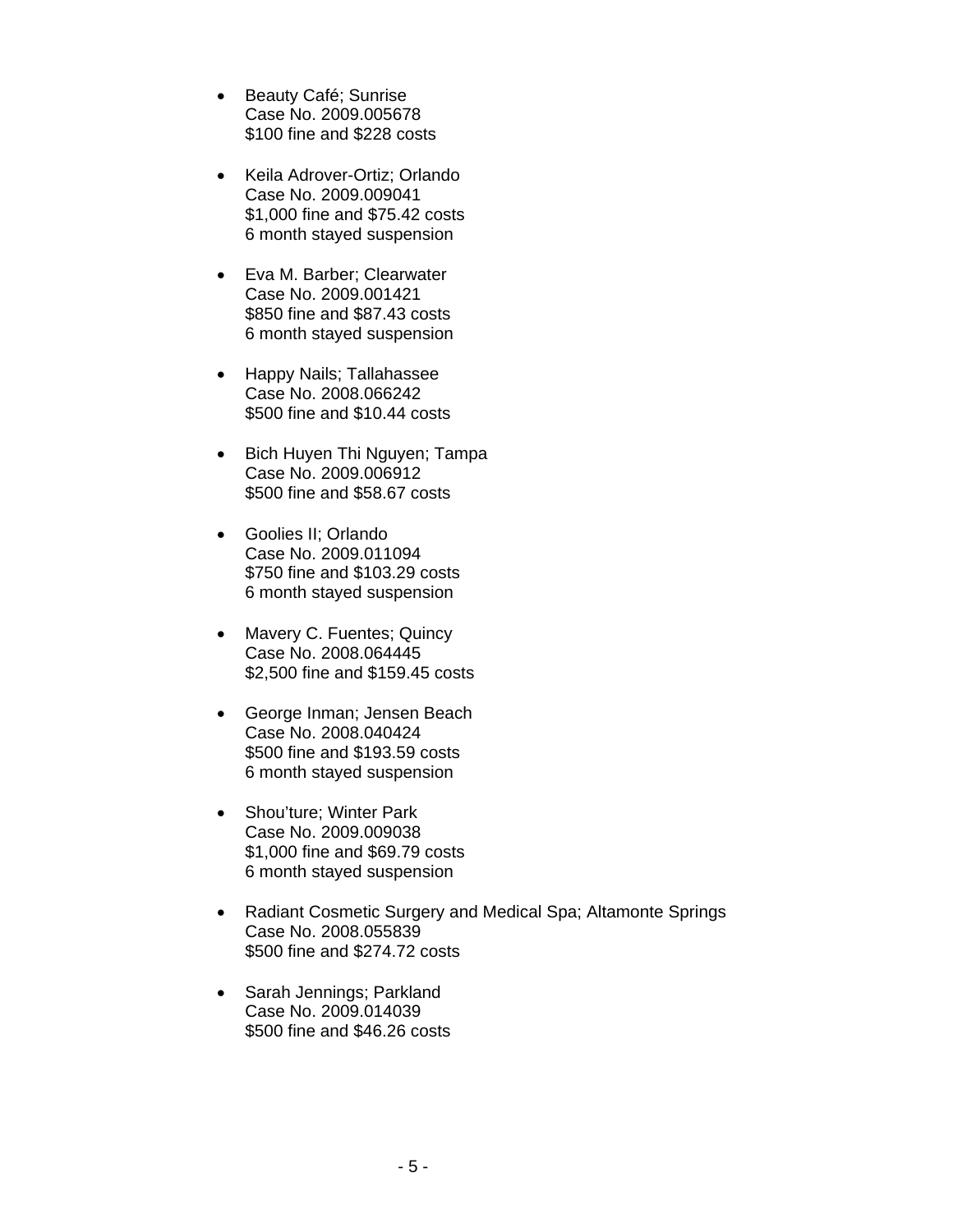- Kim Chi Leblanc; Albany, New York Case No. 2008.043455 \$500 fine and \$135.72 costs 6 month suspension
- Claretta Pickering; Tallahassee Case No. 2008.065087 \$1,000 fine and \$61.09 costs
- Top Nail and Dung Thai Tran; Tampa Case Nos. 2008.065057 and 2008.065059 \$500 fine and \$172.38 costs 6 month stayed suspension

# **Settlement Stipulations**

Regarding Case No. 2009.024155 against Nube Nove Salon of Orlando, Ms. Parson presented the department's case and suggested assessing a fine of \$500 and costs of \$164.27. Ms. Billie Dingman was present for the meeting and was sworn in by the Court Reporter. Ms. Ritenbaugh moved that the board adopt the Stipulation of the parties as the board's final action in this matter and incorporate it and all of its terms into a Final Order. Ms. Smith seconded the motion and the motion passed unanimously.

Regarding Case No. 2008.069250 against Ms. Ella Labranche of Jacksonville, Ms. Parson presented the department's case and suggested assessing a fine of \$150 and costs of \$38.81. Ms. Labranche was present for the meeting and was sworn in by the Court Reporter. Ms. Smith moved that the board adopt the Stipulation of the parties as the board's final action in this matter and incorporate it and all of its terms into a Final Order. Ms. Ritenbaugh seconded the motion and the motion passed unanimously.

Unless otherwise stated, by appropriate motion the board found the Respondent to have committed the offenses as alleged in the Administrative Complaint and adopted the Stipulation of the parties as the board's final action regarding a penalty to be imposed on the Respondent as follows:

- Happy Nails & Happy Feet, Inc., and Liem Kim T. Nguyen; Orange Park Case Nos. 2008.052093 and 2008.052096 \$500 fine and \$323.55 costs
- Cam Hong Nguyen; New Port Richey Case No. 2009.009104 \$600 fine and \$129.01 costs
- Nooshin Magsoodi; Seffner Case No. 2009.014504 \$500 fine and \$55.79 costs
- Tuan-Vy C. Van; Port St. Lucie Case No. 2008.010271 \$1,000 fine and \$119.50 costs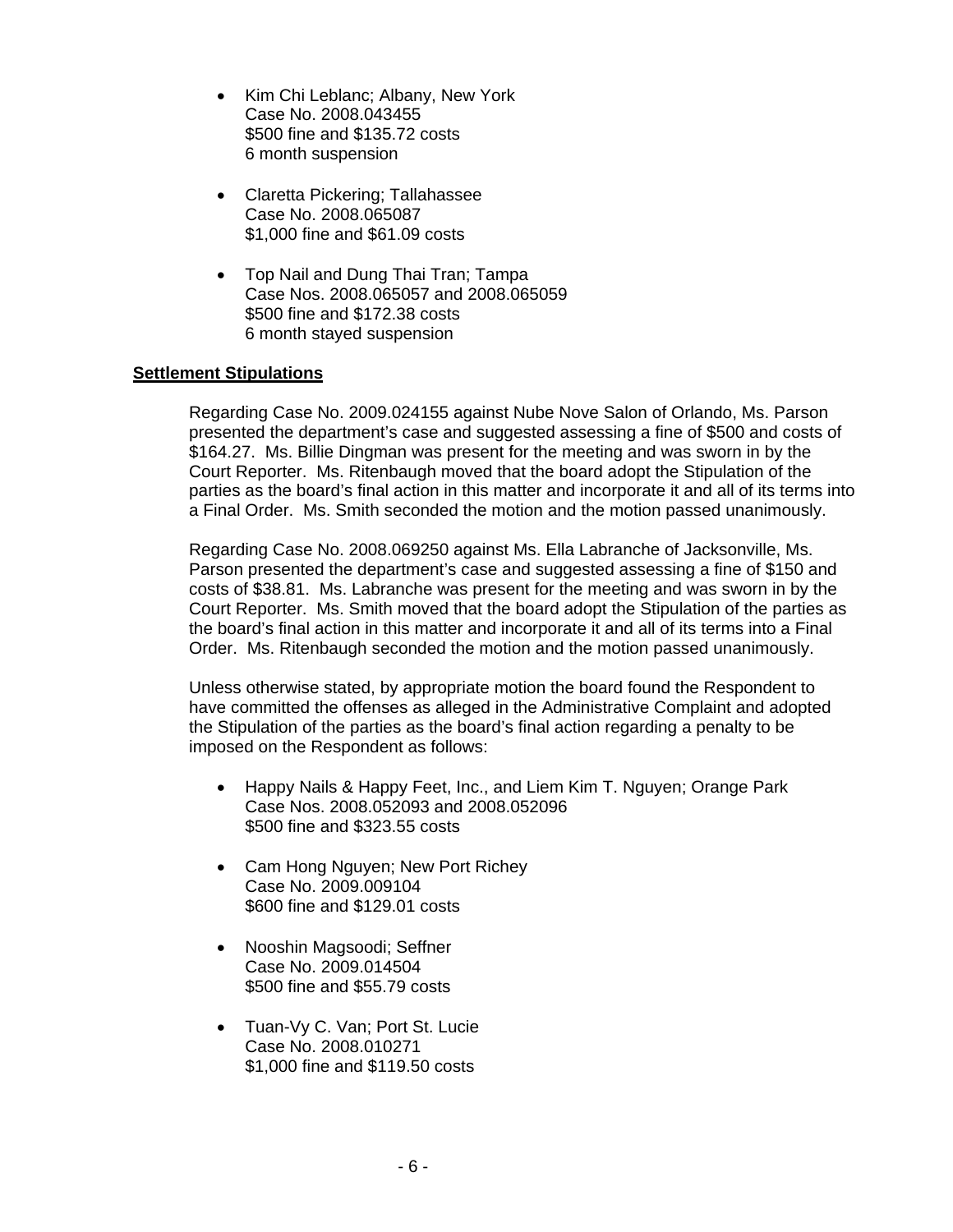- Monica Watts; West Palm Beach Case No. 2007.043241 \$500 fine and \$134.22 costs
- Peter Coppola Salon; Boca Raton Case No. 2009.025600 \$500 fine and \$66.53 costs
- Jamicia Butler; Jacksonville Case No. 2009.002722 \$1,500 fine and \$58.28 costs to be paid over a period of 6 months

# **Department Attorney Report**

Ms. Parson informed the board that as of October 9, 2009, there were 306 open cosmetology cases in the legal section.

Ms. Parson introduced Mr. Jason White who will now be serving as the board's prosecutor. She thanked the board for the opportunity to work with them.

# **Applications**

# **Licensure Applications**

• Valerie S. Brooks

 Ms. Robyn Barineau, Executive Director, noted that the initial licensure application for Ms. Brooks was forwarded to the board for review based on the background information reflected on the application. Ms. Brooks was present for the meeting and was sworn in by the Court Reporter. After review and discussion of the application, Ms. Ritenbaugh moved to approve the application based on the information provided. Ms. Osborne seconded the motion and the motion passed unanimously.

• Lori A. Deoliveira

Ms. Barineau noted that the licensure application for Ms. Deoliveira was forwarded to the board for review based on the background information reflected on the application. Ms. Deoliveira was present for the meeting and was sworn in by the Court Reporter. After review and discussion of the application, Ms. Ritenbaugh moved to approve the application based on the documents provided. Ms. Osborne seconded the motion and the motion passed unanimously.

# • Nhu-Quynh Ngoc Ford

Ms. Barineau noted that the initial registration application for Ms. Ford was forwarded to the board for review based on the background information reflected on the application. Ms. Ford was present for the meeting and was sworn in by the Court Reporter. After review and discussion of the application, Ms. Ritenbaugh moved to approve the application based on the documents provided. Ms. Osborne seconded the motion and the motion passed unanimously.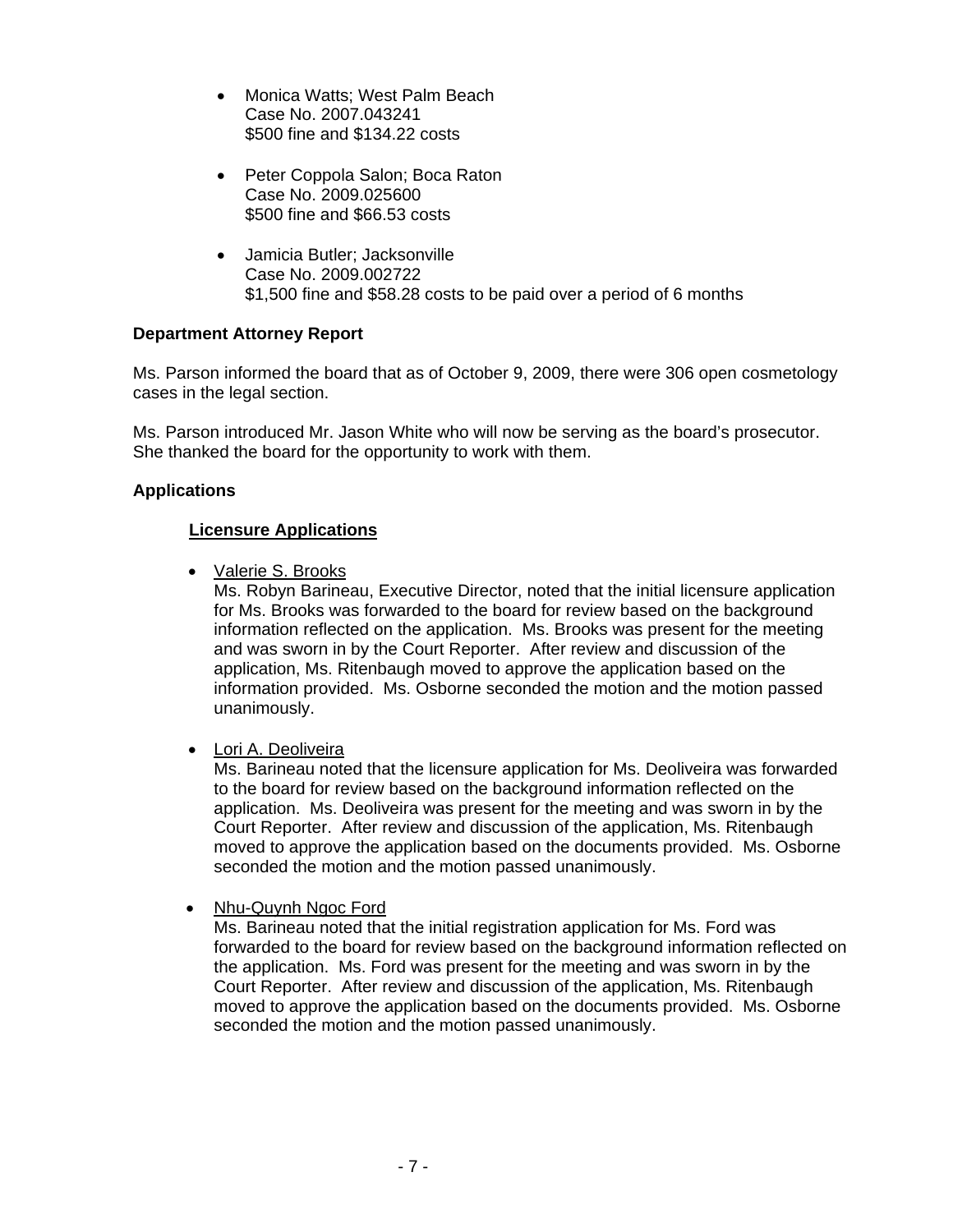# • Lisa MacArthur

Ms. Barineau noted that at Ms. MacArthur's request, her application was forwarded to the board for review. Ms. MacArthur did not have the required educational hours but asked that the board consider her years of experience. Ms. MacArthur was present for the meeting and was sworn in by the Court Reporter. After review and discussion of the application, the board tabled her application to allow her to complete the required 100 educational hours. Ms. MacArthur waived the deemer clause to afford her time to complete her education.

# • David T. Mulligan

Ms. Ritenbaugh recused herself from voting on this matter.

Ms. Barineau noted that the initial licensure application for Mr. David T. Mulligan was reviewed by the board at a previous meeting, and they requested additional documentation from Mr. Mulligan. Mr. Mulligan was present for the meeting and was sworn in by the Court Reporter. After review and discussion of the application, Ms. Smith moved to approve the application based on the documents provided. Ms. Osborne seconded the motion and the motion passed unanimously.

# • Mark Allen Plotz

Ms. Barineau noted that the licensure application for Mr. Plotz was forwarded to the board for review based on the background information reflected on the application. Mr. Plotz was present for the meeting and was sworn in by the Court Reporter. After review and discussion of the application, Ms. Ritenbaugh moved to approve the application based on the documents provided. Ms. Osborne seconded the motion and the motion passed unanimously.

• Zenobia Anderson

Ms. Barineau noted that the licensure application for Ms. Anderson was forwarded to the board for review based on the background information reflected on the application. Ms. Anderson was not present for the meeting. After review and discussion of the application, Ms. Ritenbaugh moved to deny the application based upon the noted criminal history. Ms. Smith seconded the motion and the motion passed unanimously.

# • Amanda Bailey

Ms. Barineau noted that the initial licensure application for Ms. Bailey was forwarded to the board for review based on the background information reflected on the application. Ms. Bailey was not present for the meeting. After review and discussion of the application, Ms. Smith moved to deny the application since the documents provided did not demonstrate that the sanctions were satisfied. Ms. Osborne seconded the motion and the motion passed unanimously.

# • Naika Blain

Ms. Barineau noted that the initial licensure application for Ms. Blain was reviewed by the board at a previous meeting, and they asked for additional documentation. Ms. Blain was not present for the meeting. After review and discussion of the application, Ms. Ritenbaugh moved to approve the application based on the documents provided. Ms. Osborne seconded the motion and the motion passed unanimously.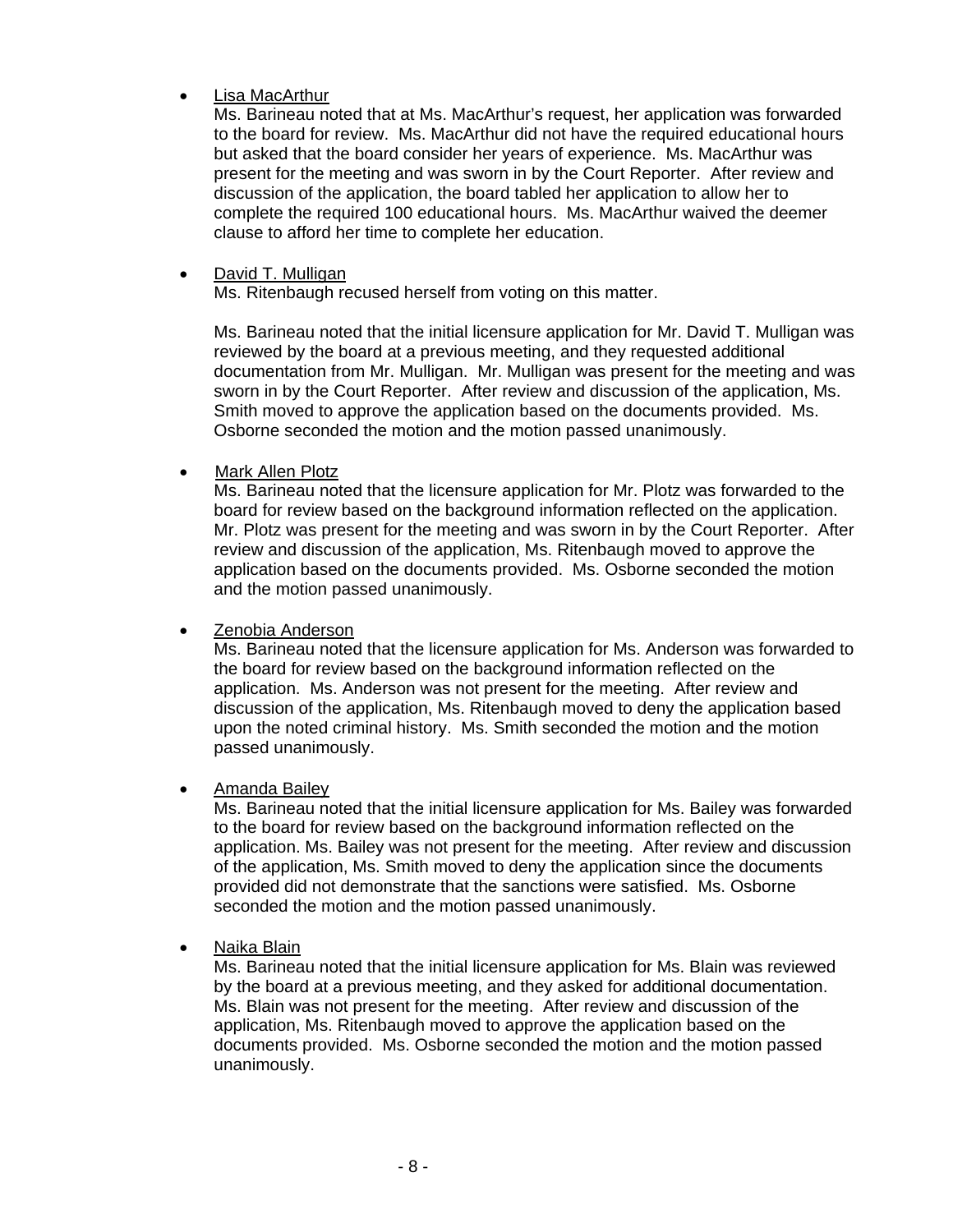# • Nikida Davenport

Ms. Barineau noted that the initial licensure application for Ms. Davenport was forwarded to the board for review based on the background information reflected on the application. Ms. Davenport was not present for the meeting. After review and discussion of the application, Ms. Osborne moved to approve the application based on the documents provided. Ms. Ritenbaugh seconded the motion and the motion passed unanimously.

• Tajuana Patrice Dixon

Ms. Barineau noted that the initial registration application for Ms. Dixon was forwarded to the board for review based on the background information reflected on the application. Ms. Dixon was not present for the meeting. After review and discussion of the application, Ms. Smith moved to deny the application based upon the noted criminal history.Ms. Ritenbaugh seconded the motion and the motion passed unanimously.

• Kristen Ann Dufault

Ms. Barineau noted that the initial registration application for Ms. Dufault was forwarded to the board for review based on the background information reflected on the application. Ms. Dufault was not present for the meeting. After review and discussion of the application, Ms. Ritenbaugh moved to approve the application based on the documents provided. Ms. Osborne seconded the motion and the motion passed unanimously.

• Quince R. Granberry

Ms. Barineau noted that the initial registration application for Ms. Granberry was forwarded to the board for review based on the background information reflected on the application. Ms. Granberry was not present for the meeting. After review and discussion of the application, Ms. Osborne moved to approve the application based on the documents provided. Ms. Ritenbaugh seconded the motion and the motion passed unanimously.

• David Hawkins

Ms. Barineau noted that the initial registration application for Mr. Hawkins was forwarded to the board for review based on the background information reflected on the application. Mr. Hawkins was not present for the meeting. After review and discussion of the application, Ms. Ritenbaugh moved to approve the application based on the documents provided. Ms. Smith seconded the motion and the motion passed unanimously.

• Dianely Hernandez

Ms. Barineau noted that the initial registration application for Ms. Hernandez was forwarded to the board for review based on the background information reflected on the application. Ms. Hernandez was not present for the meeting. After review and discussion of the application, Ms. Ritenbaugh moved to approve the application based on the documents provided. Ms. Osborne seconded the motion and the motion passed unanimously.

• Adrian Hilario

Ms. Barineau noted that the initial licensure application for Mr. Hilario was forwarded to the board for review based on the background information reflected on the application. Mr. Hilario was not present for the meeting. After review and discussion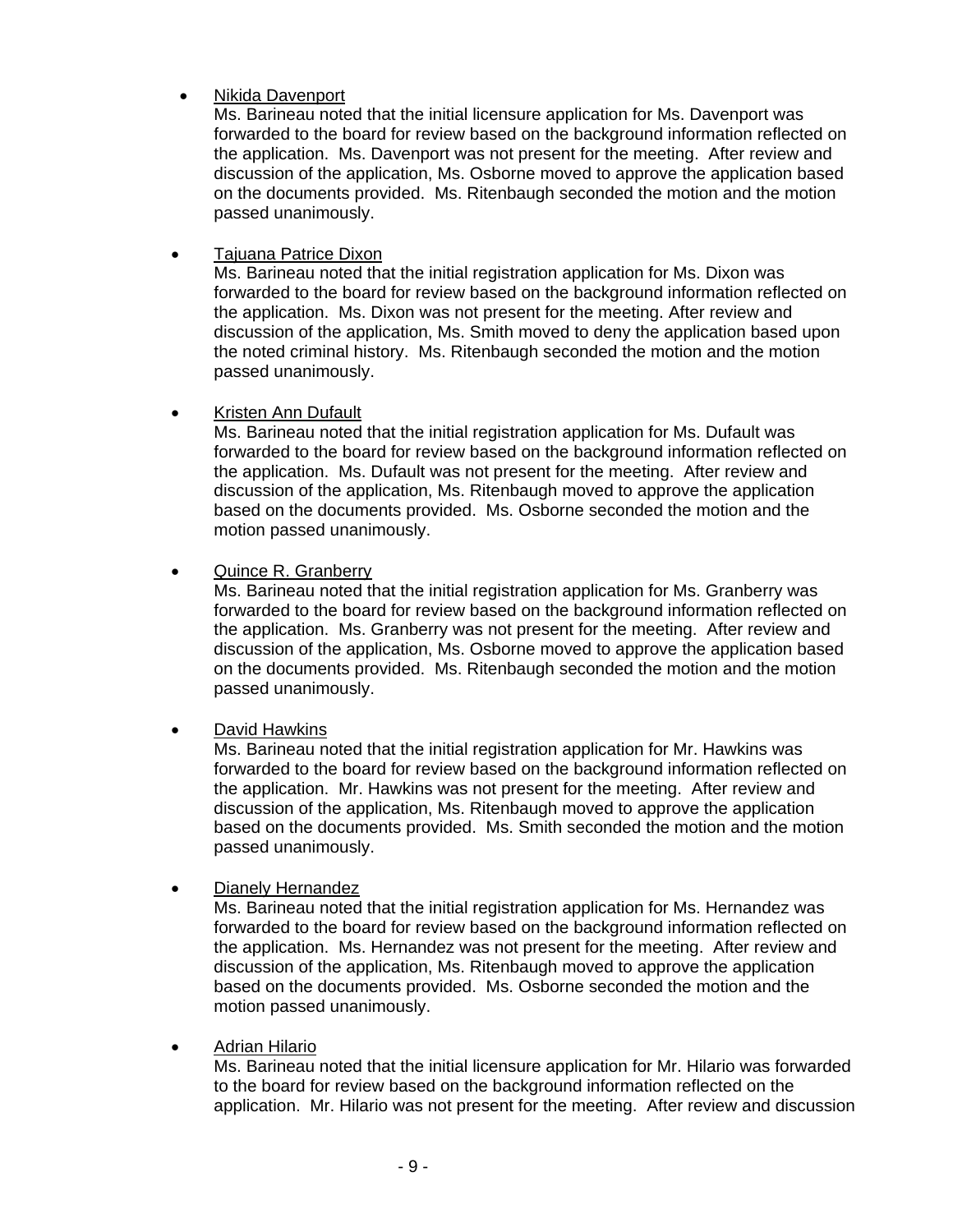of the application, Ms. Smith moved to approve the application based on the documents provided, and the license shall be on probation until October 12, 2010. Ms. Ritenbaugh seconded the motion and the motion passed unanimously.

• Debbie Mangrum

Ms. Barineau noted that the endorsement application for Ms. Mangrum was forwarded to the board for review based on the background information reflected on the application. Ms. Mangrum was not present for the meeting. After review and discussion of the application, Ms. Ritenbaugh moved to approve the application based on the documents provided. Ms. Osborne seconded the motion and the motion passed unanimously.

# • Alicia Martinez

Ms. Barineau noted that the initial registration application for Ms. Martinez was forwarded to the board for review based on the background information reflected on the application. Ms. Martinez was not present for the meeting. After review and discussion of the application, Ms. Smith moved to approve the application based on the documents provided. Ms. Ritenbaugh seconded the motion and the motion passed unanimously.

# • Shanike Kashima Miller

Ms. Barineau noted that the initial registration application for Ms. Miller was forwarded to the board for review based on the background information reflected on the application. Ms. Miller was not present for the meeting. After review and discussion of the application, Ms. Osborne moved to approve the application based on the documents provided. Ms. Ritenbaugh seconded the motion and the motion passed unanimously.

# • Marilyn Mogollon

Ms. Barineau noted that the initial registration application for Ms. Mogollon was forwarded to the board for review based on the background information reflected on the application. Ms. Mogollon was not present for the meeting. After review and discussion of the application, Ms. Ritenbaugh moved to deny the application based upon the noted criminal history. Ms. Smith seconded the motion and the motion passed unanimously.

# • Marie Lesly Plasir

Ms. Barineau noted that the initial licensure application for Ms. Plasir was forwarded to the board for review based on the background information reflected on the application. Ms. Plasir was not present for the meeting. After review and discussion of the application, Ms. Ritenbaugh moved to approve the application based on the documents provided. Ms. Osborne seconded the motion and the motion passed unanimously.

# • Donna Jo Zerby

Ms. Barineau noted that the licensure application for Ms. Zerby was forwarded to the board for review based on the background information reflected on the application. Ms. Zerby was not present for the meeting. After review and discussion of the application, Ms. Ritenbaugh moved to deny the application based upon the noted criminal history. Ms. Osborne seconded the motion and the motion passed unanimously.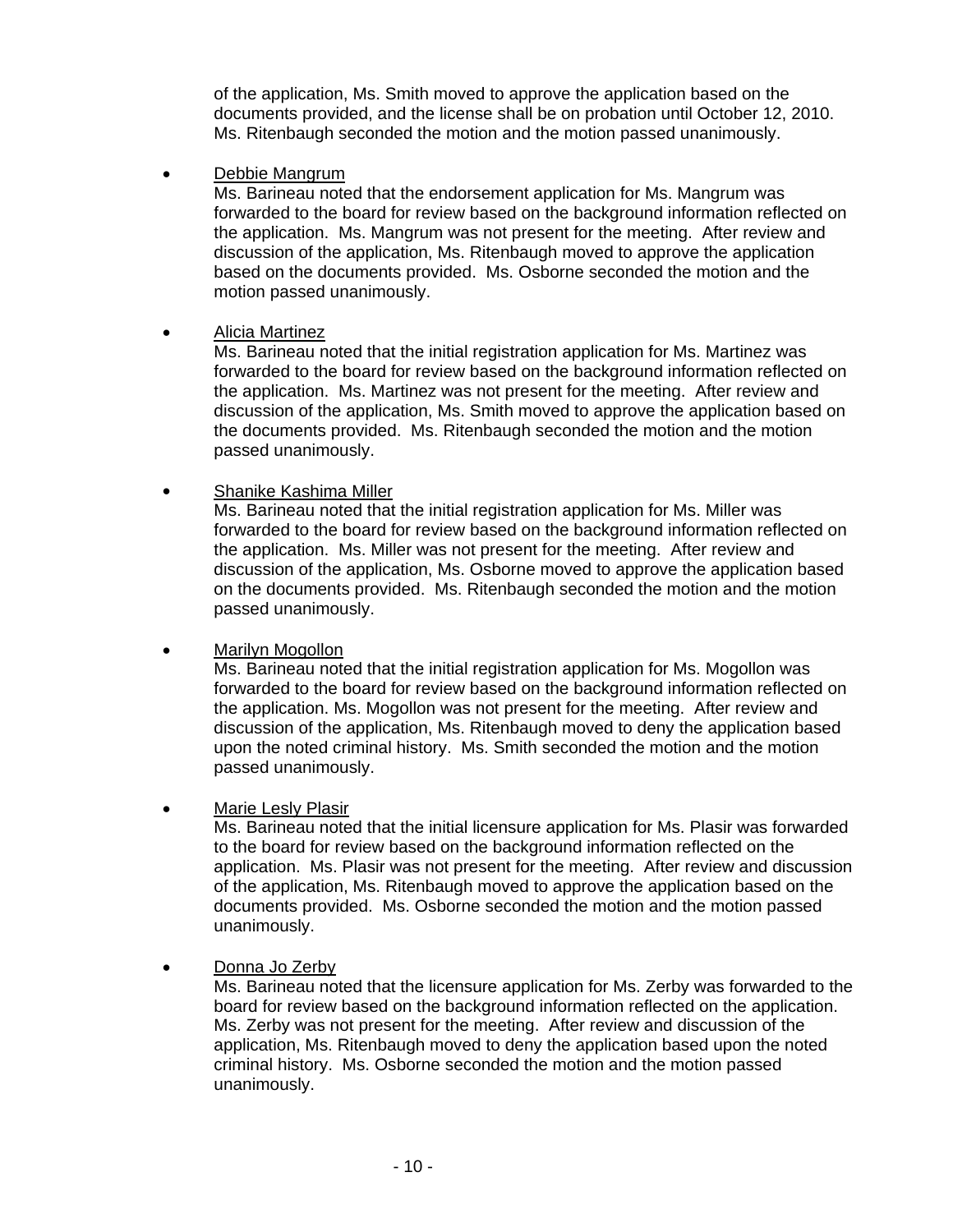# **Applications for Hair Braiding Courses**

# Phenomenal Hair Gallery

After review and discussion of the course material, Ms. Smith moved to approve the course application with the following contingencies: amending the diseases and disorders of the scalp portion of the course objectives and amending the course completion certificate. The correction must be submitted to the Executive Director within 30 days of the date of the order for her approval. Ms. Ritenbaugh seconded the contingency motion and the motion passed unanimously.

# Kelis's Hair Braiding Academy

After review and discussion of the course material, Ms. Smith moved to approve the course application with the following contingencies: amending the diseases and disorders portion of the course objectives and amending the course completion certificate. The correction, must be submitted to the Executive Director within 30 days of the date of the order for her approval. Ms. Ritenbaugh seconded the contingency motion and the motion passed unanimously.

# **Hairtastic**

After review and discussion of the course application, Ms. Smith moved to deny the application based on outdated reference materials. Ms. Ritenbaugh seconded the motion and the motion passed unanimously.

# Calvin Multiple Business, Inc.

After review and discussion of the course application, Ms. Osborne moved to deny the application since the course content is outside the scope of practice of Florida Board of Cosmetology licensees. Ms. Ritenbaugh seconded the motion and the motion passed unanimously.

# **Applications for Hair Wrapping Courses**

# Natural Braiders Empire

Ms. Portia Washington was present for the meeting and was sworn in by the Court Reporter. After review and discussion of the course application, Ms. Smith moved to overturn the denial and approve the application. Ms. Ritenbaugh seconded the motion and the motion passed unanimously.

# Hairtastic

After review and discussion of the course application, Ms. Smith moved to deny the application based on outdated reference materials. Ms. Ritenbaugh seconded the motion and the motion passed unanimously.

# Calvin Multiple Business, Inc.

After review and discussion of the course application, Ms. Ritenbaugh moved to deny the application since the course content is outside the scope of practice of Florida Board of Cosmetology licensees. Ms. Osborne seconded the motion and the motion passed unanimously.

# **Applications for Body Wrapping Courses**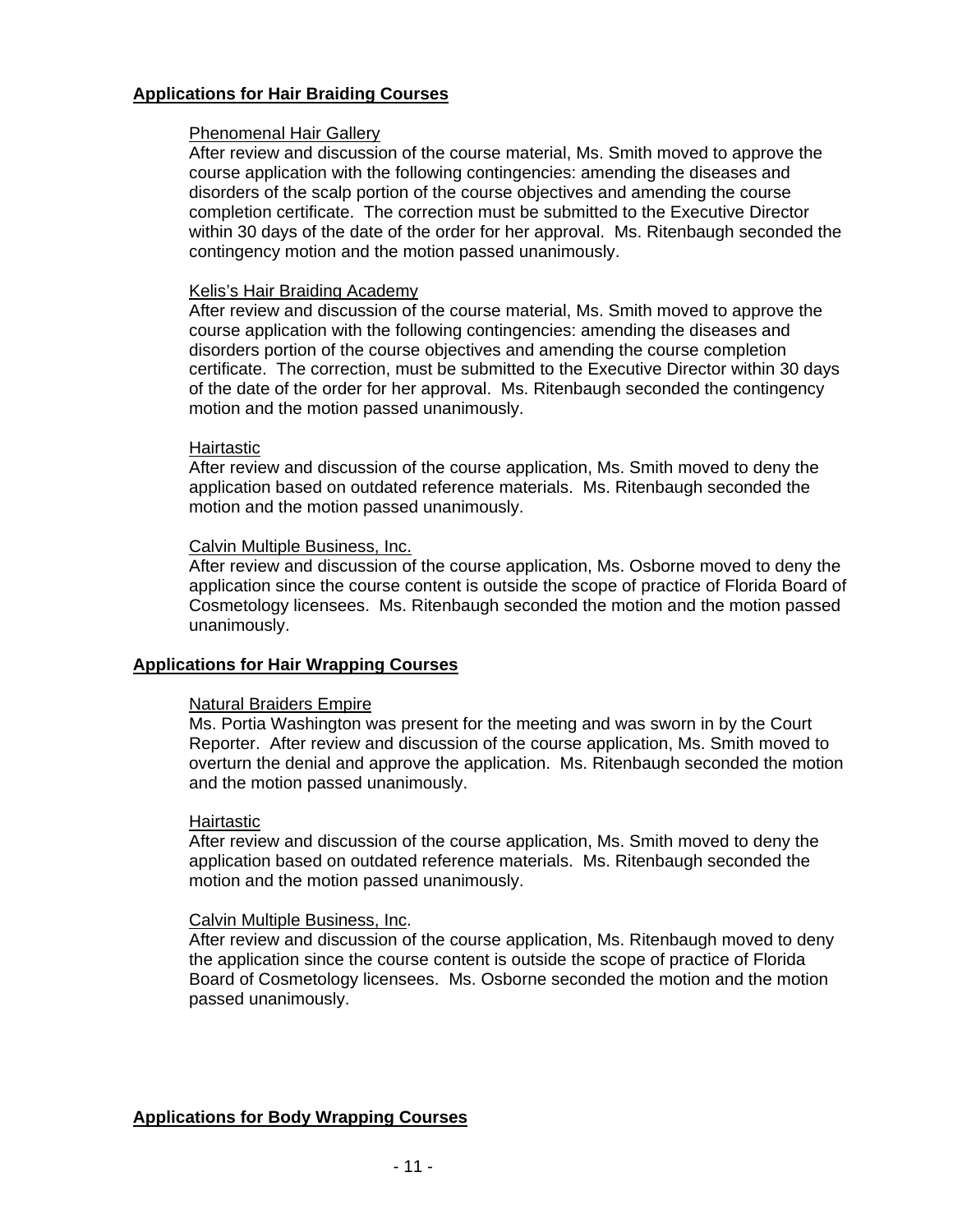# Maria P. Cerezo

After review and discussion of the course application, Ms. Osborne moved to approve the application. Ms. Ritenbaugh seconded the motion and the motion passed unanimously.

# Hairtastic

After review and discussion of the course application, Ms. Smith moved to deny the application based on outdated reference materials. Ms. Ritenbaugh seconded the motion and the motion passed unanimously.

# Calvin Multiple Business, Inc.

After review and discussion of the course application, Ms. Smith moved to deny the application since the course content is outside the scope of practice of Florida Board of Cosmetology licensees and outdated Florida laws and rules references. Ms. Ritenbaugh seconded the motion and the motion passed unanimously.

# **Continuing Education Provider and Course Applications**

ASM Beauty World Academy, Inc.

# Course Application

Initial HIV/AIDS for HW/HB/BW

After review and discussion of the course application, Ms. Smith moved to deny the application based on outdated and undated reference materials. Ms. Osborne seconded the motion and the motion passed unanimously.

# Exotica Academy, Inc.

*Course Application*

# Continuing Education – 16 Hours Live Group Study

After review and discussion of the course material, Ms. Ritenbaugh moved to approve the course application with the following contingency: reference and source materials list should be updated. The correction must be submitted to the Executive Director within 30 days of the date of the order for her approval. Ms. Smith seconded the motion and the motion passed unanimously.

Exotica Academy, Inc.

# *Course Application*

# Chemical Makeup – 2 Hours Live Group Study

After review and discussion of the course material, Ms. Smith moved to approve the course application with the following contingency: reference book should be updated. The correction must be submitted to the Executive Director within 30 days of the date of the order for her approval. Ms. Ritenbaugh seconded the motion and the motion passed unanimously.

Exotica Academy, Inc.

# *Course Application*

Environmental Issues – 1 Hour Live Group Study

After review and discussion of the course material, Ms. Smith moved to approve the course application with the following contingency: reference book should be updated. The correction must be submitted to the Executive Director within 30 days of the date of the order for her approval. Ms. Ritenbaugh seconded the motion and the motion passed unanimously.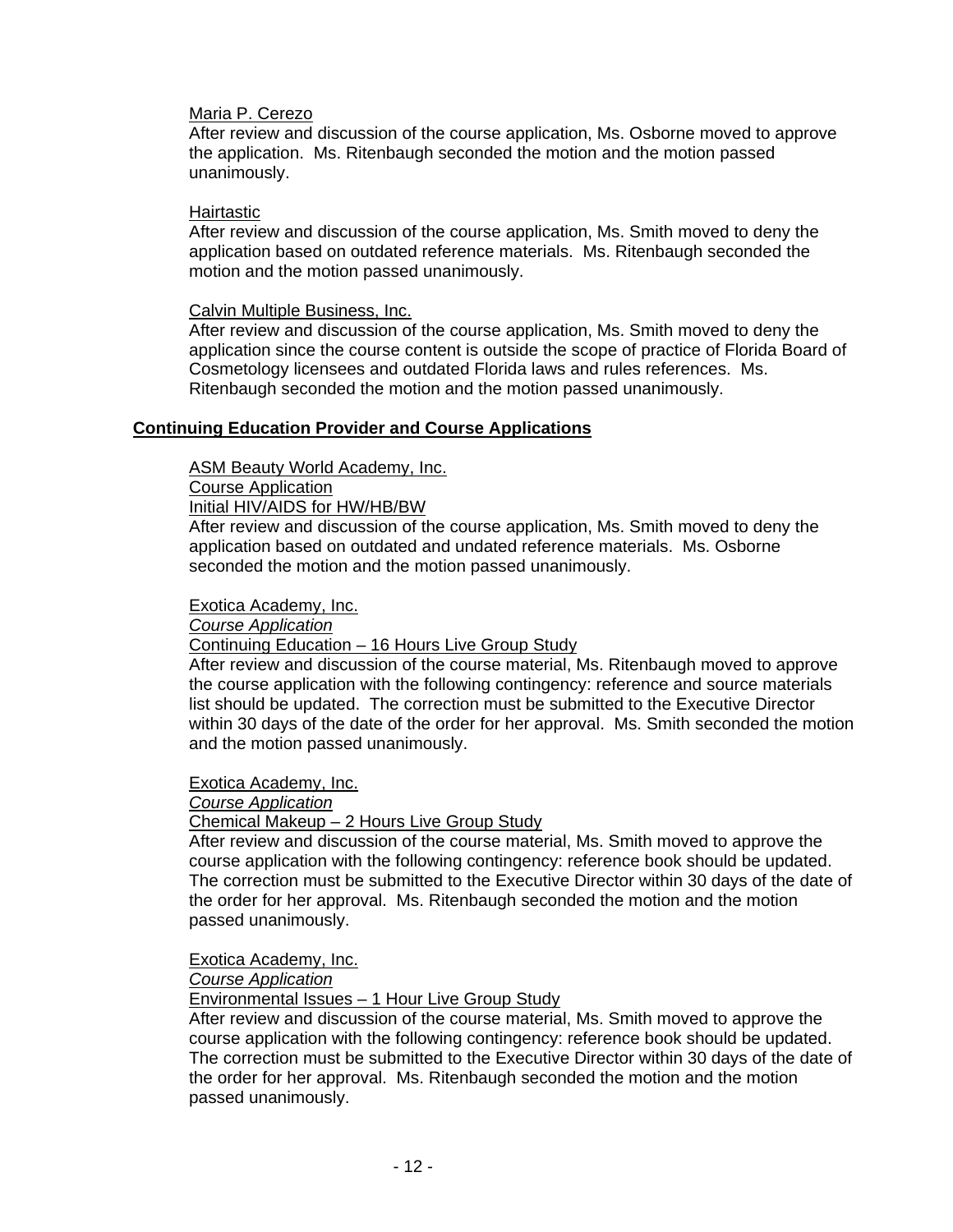# Florida Association of Beauty Professionals *Course Application* AAA Continuing Education for Salon Professionals – 16 Hours Home

Study/Video and Internet

After review and discussion of the course material, Ms. Smith moved to approve the course application with the following contingencies; paragraph on agenda page 2665 relating to piercing and puncturing should be stricken; all references to use of fumigants and vapors should be stricken; all references to the use of alcohol as a sanitizer should be stricken; paragraph on agenda page 2666 relating to ultraviolet rays should be stricken; sanitizing solutions paragraph on agenda page 2669 should be stricken; the Florida laws and rules section should be updated; and the reference material list should be updated. The corrections must be submitted to the Executive Director within 30 days of the date of the order for her approval. Ms. Ritenbaugh seconded the motion and the motion passed unanimously.

# Florida Association of Beauty Professionals

*Course Application*

HIV/AIDS Awareness – 2 Hours Home Study/Video and Internet

After review and discussion of the course material, Ms. Ritenbaugh moved to approve the course application with the following contingency: all references to the use of alcohol as a sanitizer should be stricken. The correction must be submitted to the Executive Director within 30 days of the date of the order for her approval. Ms. Osborne seconded the motion and the motion passed unanimously.

Florida Cosmetology Educators Online

Course Application

Permanent Makeup Training Certificate Program Phase I Theory –

22 Hours Live Group Study, Cosmetology Conference Show, Home

# Study/Video and Internet

Ms. Eva Price with Florida Cosmetology Educators Online was present for the meeting and was sworn in by the Court Reporter. After review and discussion of the course application, Ms. Ritenbaugh moved to deny the application since the course content is outside the scope of practice of Florida Board of Cosmetology licensees. Ms. Smith seconded the motion and the motion passed unanimously.

Florida Cosmetology Educators Online

Course Application

Permanent Makeup Training Certificate Program Phase II Practical – 18 Hours Live Group Study, Cosmetology Conference Show, Home

Study/Video and Internet

Ms. Eva Price with Florida Cosmetology Educators Online was present for the meeting and sworn in by the Court Reporter. After review and discussion of the course application, Ms. Ritenbaugh moved to deny the application since the course content is outside the scope of practice of Florida Board of Cosmetology licensees. Ms. Osborne seconded the motion and the motion passed unanimously.

 Wolfgang Luckmann Course Application The Japanese Art of Fighting the Wrinkles – 8 Hours Live Group Study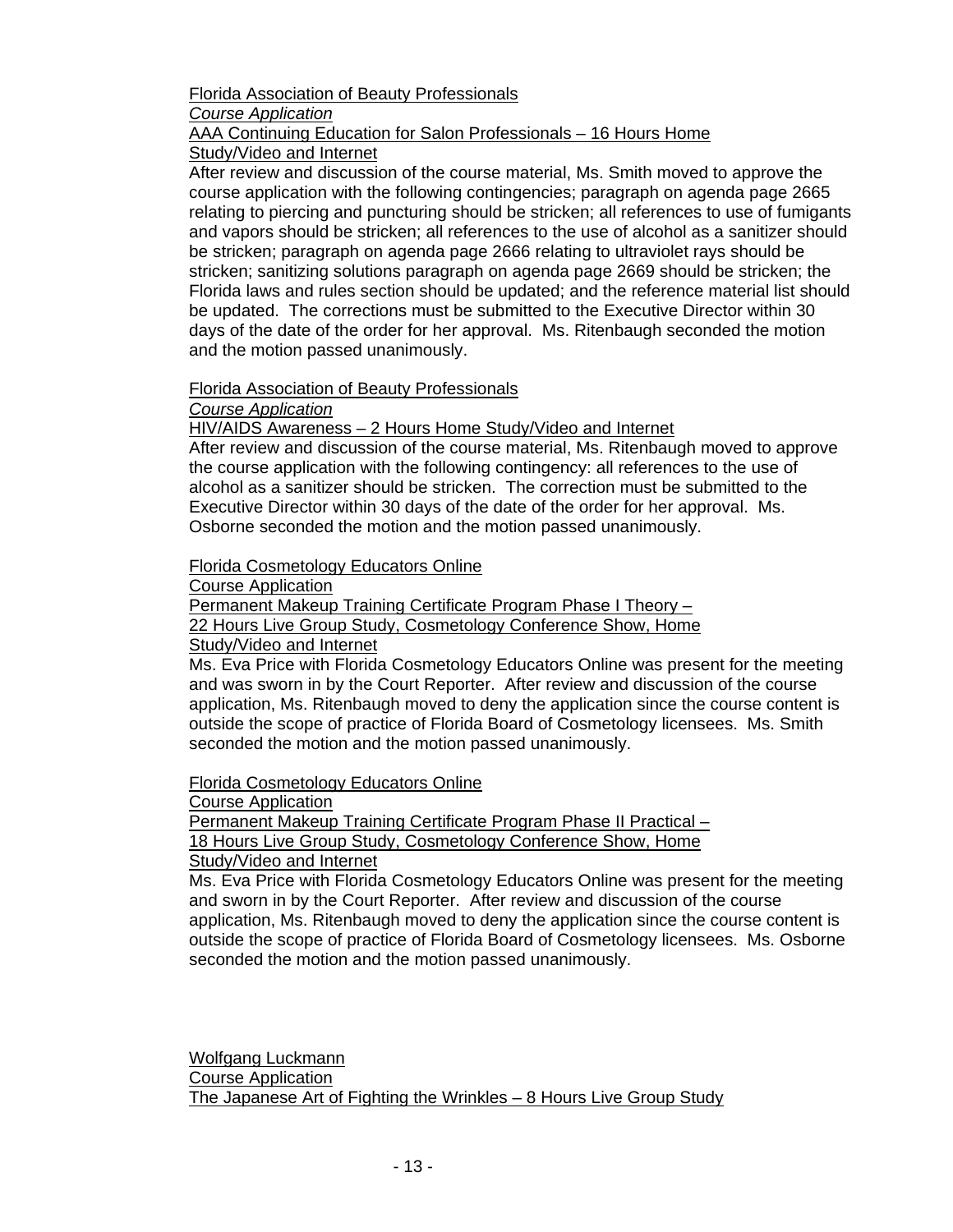After review and discussion of the course application, Ms. Smith moved to approve the application. Ms. Ritenbaugh seconded the motion and the motion passed with Ms. Osborne voting against the motion.

# Wolfgang Luckmann

# Course Application

**Indian Head and Face Massage - 8 Hours Live Group Study** 

After review and discussion of the course application, Ms. Osborne moved to deny the application. The motion died for lack of a second. Ms. Smith moved to approve the application. Ms. Ritenbaugh seconded the motion and the motion passed with Ms. Osborne voting against the motion.

# Palm Beach Community College

Course Application

Introduction to Aromatherapy – 4 Hours Live Group Study

After review and discussion of the course application, Ms. Ritenbaugh moved to deny the application since the course content is outside the scope of practice of Florida Board of Cosmetology licensees, and there were no reference materials. Ms. Osborne seconded the motion and the motion passed unanimously.

# Palm Beach Community College

Course Application

# Introduction to Hair Replacement – 8 Hours Live Group Study

After review and discussion of the course application, Ms. Ritenbaugh moved to deny the application since the course content is outside the scope of practice of Florida Board of Cosmetology licensees, and there were no reference materials. Ms. Osborne seconded the motion and the motion passed unanimously.

# Palm Beach Community College

Course Application

Microdermabrasion – 4 Hours Live Group Study

 After review and discussion of the course application, Ms. Ritenbaugh moved to deny the application based on lack of reference materials. Ms. Smith seconded the motion and the motion passed unanimously.

# Palm Beach Community College

# Course Application

Hair Extension Applications – 24 Hours Live Group Study

 After review and discussion of the course application, Ms. Ritenbaugh moved to deny the application based on lack of reference materials and clarity that the course should only be taught to cosmetologists. Ms. Osborne seconded the motion and the motion passed unanimously.

# Informed

Course Application

# 2010-2011 Informed Cosmetology Update – 16 Hours Home Study/Video and Internet

After review and discussion of the course material, Ms. Ritenbaugh moved to approve the course application with the following contingencies: course should include the facial specialty course breakdown, and the reference materials should be updated. The correction must be submitted to the Executive Director within 30 days of the date of the order for her approval. Ms. Osborne seconded the motion and the motion passed unanimously.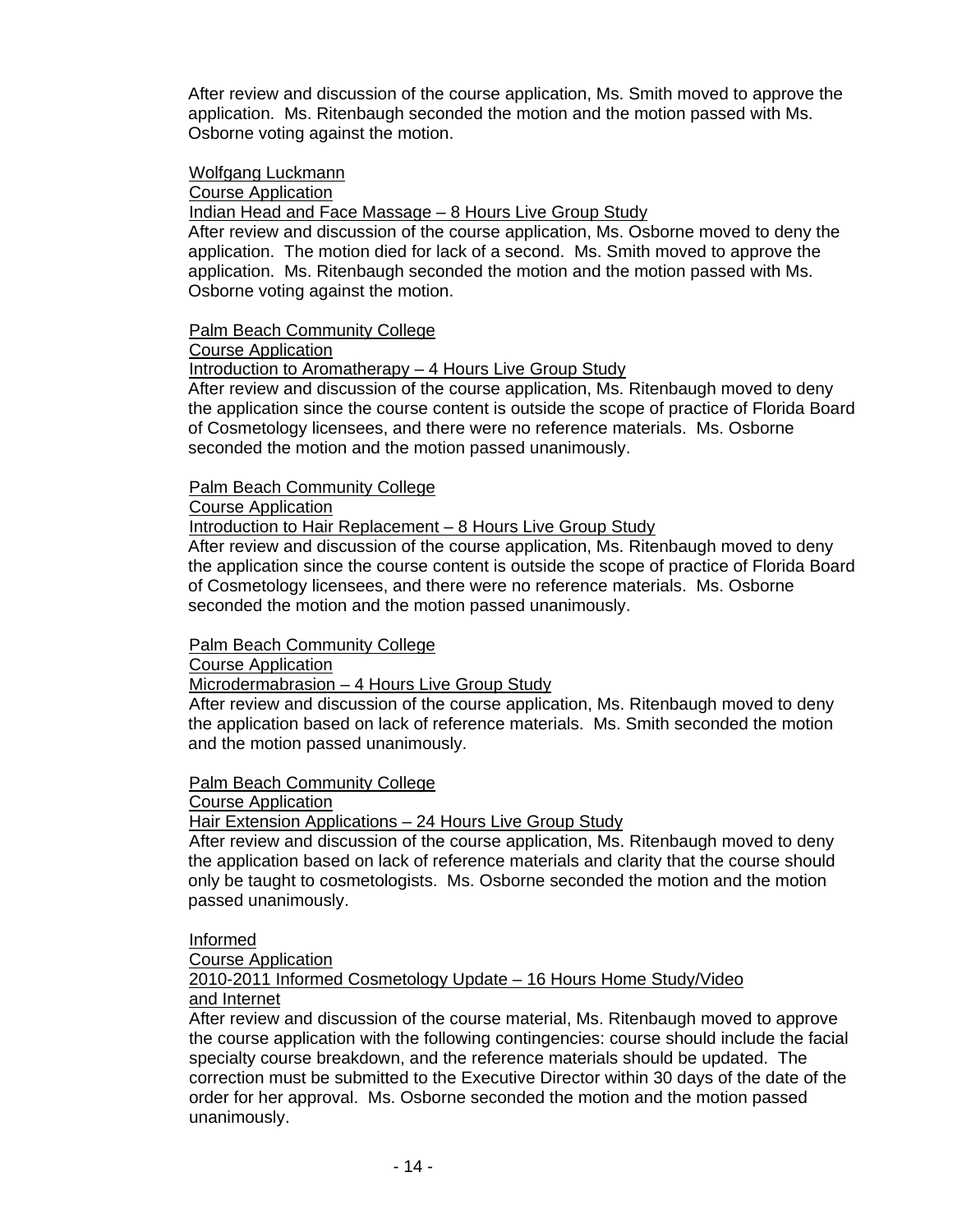Monique Cosmetique Course Application Bikini and Brazilian Waxing Techniques – 4 Hours Live Group Study After review and discussion of the course application, Ms. Osborne moved to approve the application. Ms. Ritenbaugh seconded the motion and the motion passed unanimously.

#### **Committee Reports**

# **Continuing Education Committee** – Ginny Fincel, Chair

There was no report at this time.

# **Rules Committee** – Donna Osborne, Chair

There was no report at this time.

# **Legislative Committee** – Donna Osborne, Chair

There was no report at this time.

#### **New Business**

# **Petition for Declaratory Statement - TLC Aesthetic Institute**

Ms. Osborne moved that the petition meets the criteria for a Petition for Declaratory Statement. Ms. Ritenbaugh seconded the motion and the motion passed unanimously. Ms. Smith moved to table this matter until additional information is received regarding the infrared body wrapping process and machine. Ms. Jowers seconded the motion and the motion passed unanimously.

# **Fees Presentation** – Larry Hurley, DBPR Office of Budget and Financial Management

Mr. Hurley was unable to attend the meeting but provided the board with proposals to address their projected deficit. The first proposal called for the increase of certain fees for cosmetologists and should allow the board to maintain a positive cash balance at least through June 30, 2013. Option 2 proposed increased fees for cosmetologists and imposing a \$10 assessment on all licenses. This proposal would provide for a larger cash balance in their operating account. After discussion, Ms. Osborne moved to approve Option 1. Ms. Rosabel Ramos seconded the motion and it passed unanimously. Ms. Ritenbaugh moved to open the board's fee rules for development. Ms. Smith seconded the motion and it passed unanimously.

# **Old Business**

# **Brazilian Keratin Treatments**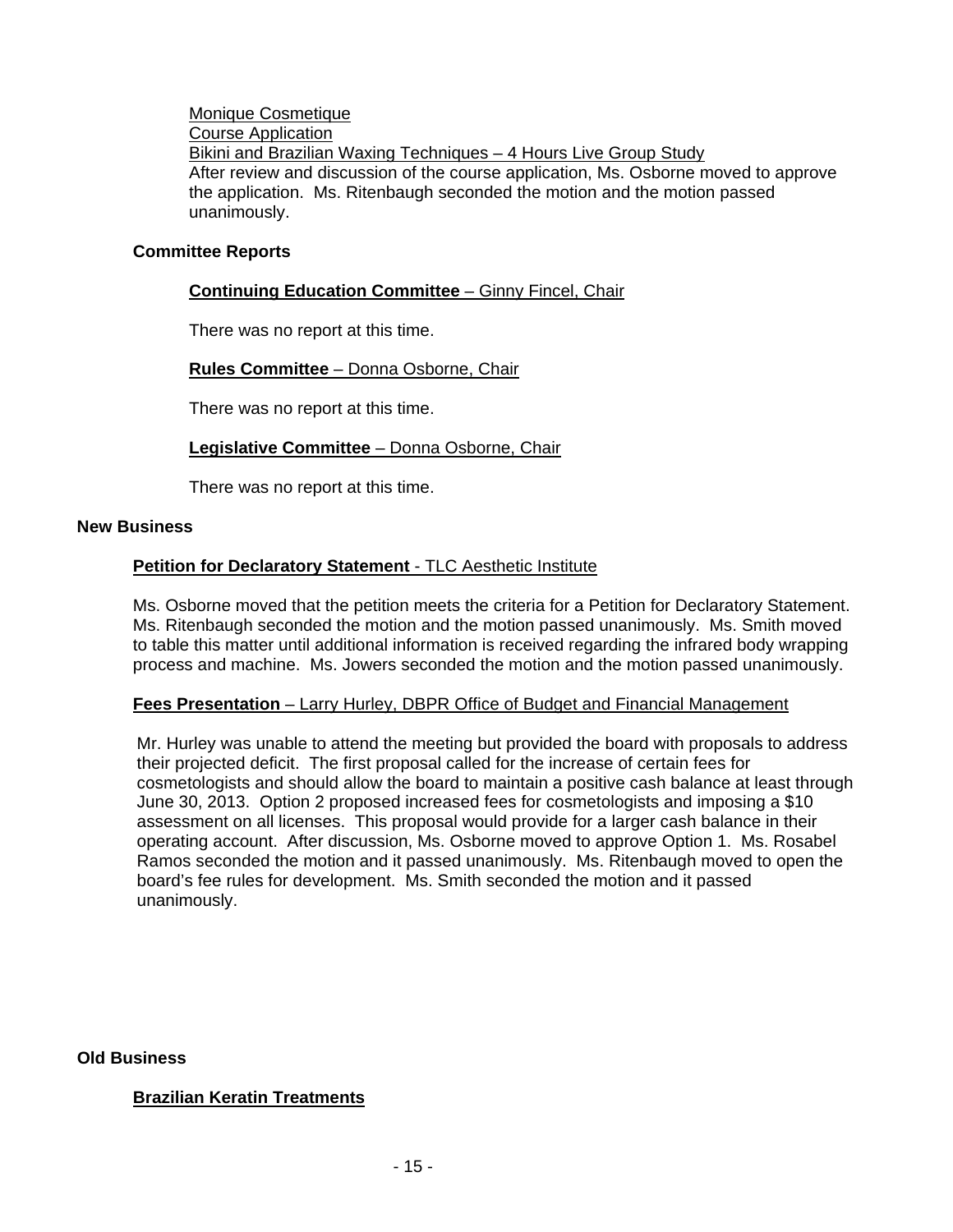The board previously discussed the use of keratin treatments by licensees. An email was received by one of the department's regional offices regarding keratin treatments with 25% formaldehyde in the products. The board asked Ms. Barineau to contact the regional office and inquire if they can obtain the Manufacturer Safety Data Sheet (MSDS) on the products for inclusion in the January 2010 agenda. Ms. Barineau will contact the Miami Regional Office.

# **Other Business**

# **Executive Director's Report**

# Financial Report for Year Ending June 30, 2009

Ms. Barineau reported that the balance in the board's operating account on June 30, 2009, was \$625,258, and the balance in their unlicensed activity account was \$486,374. She will provide the board with five year projections at the January 2010 meeting.

# Status of Removal of Mailing Addresses on Personal Licenses

Ms. Barineau informed the board that the department began removing addresses from personal licenses, and there has been a substantial amount of positive press about the issue.

# **Board Attorney's Report**

# Rule 61G5-18.0055, Florida Administrative Code – Supervised Cosmetology Practice Exception

Ms. Comingore provided a draft amendment to Rule 61G5-18.005, Florida Administrative Code, Supervised Cosmetology Practice Exception. Ms. Smith moved to approve the language as provided by Board Counsel. Ms. Ritenbaugh seconded the motion and the motion passed unanimously. Ms. Comingore will move forward with the development of the rule.

# Rule 61G5-31.001, Florida Administrative Code – Definitions

Definition for manufactured materials – "Multi-strand cotton or polyester blend, twisted, not braided, into a single embroidery or yarn thread." Ms. Smith moved to approve the language as submitted. Ms. Ritenbaugh seconded the motion and the motion passed unanimously. Ms. Comingore will move forward with the development of the rule.

# Rule 61G5-32.001, Florida Administrative Code – Continuing Education

Ms. Ritenbaugh moved to approve the amendment to Rule 61G5-32.001(7)(c)3, Florida Administrative Code. Ms. Osborne seconded the motion and the motion passed unanimously. Ms. Osborne moved that there is no small business impact. Ms. Ritenbaugh seconded the motion and the motion passed unanimously.

# Rule 61G5-22.006, Florida Administrative Code – Facials (Including Skin Care and Hair Removal)

Ms. Ritenbaugh moved to create Rule 61G5-22.017, Florida Administrative Code, for